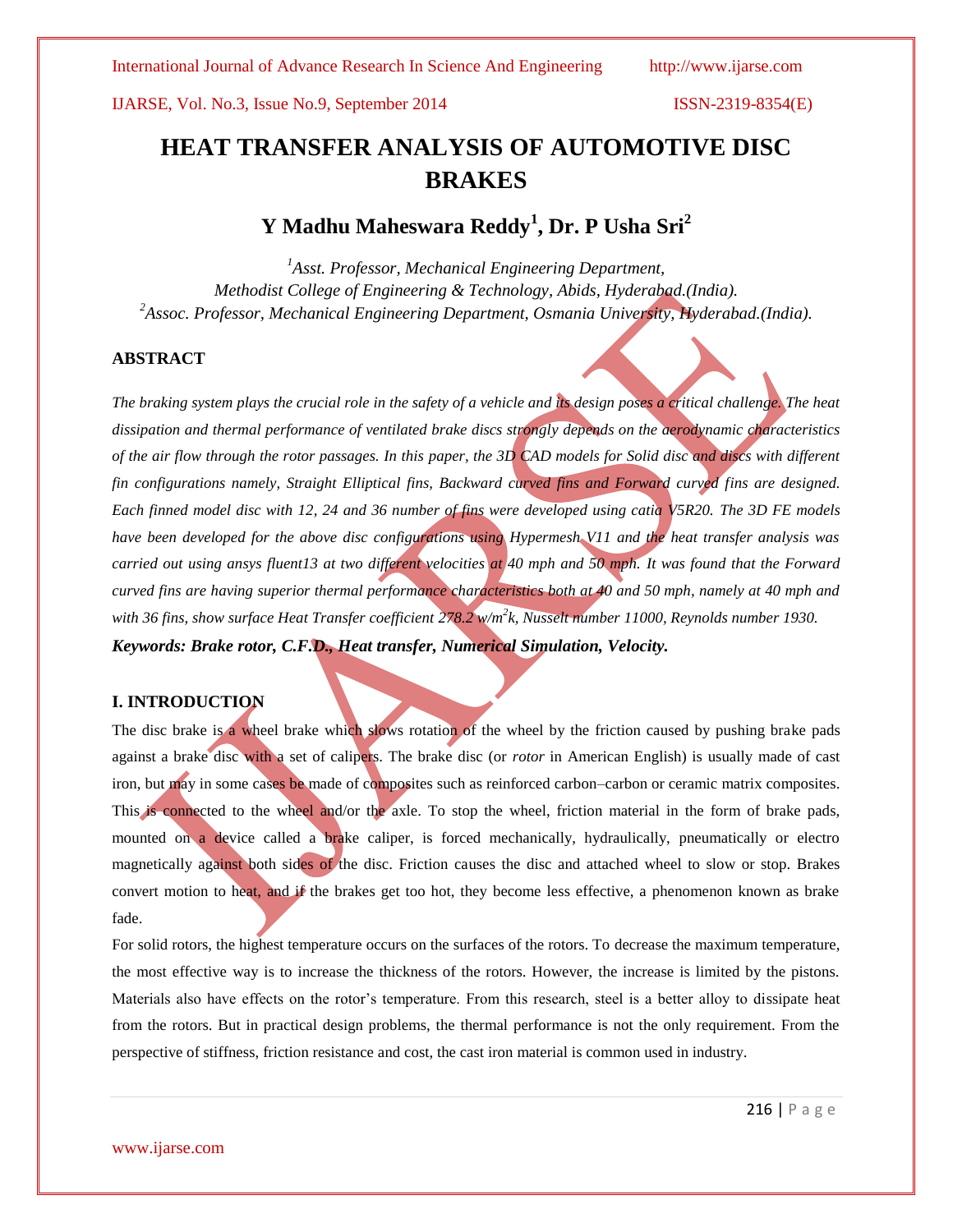The objective of current paper is

- To estimate heat flux generated in solid discs
- The combinations of various fin configurations namely Straight Elliptical, Backward Curved, Forward curved and the various numbers of fins (12, 24 and 36) at two different speeds (40 and 50 mph) will be studied.
- To predict the effect of these variables on the heat transfer performance of disc brakes. The technical drawing of rotor is as shown in Fig1.



**Fig.1 Drawing of OEM XYZ Rotor**

# **II. METHODOLOGY**

The 3D CAD models were developed for various disc configurations, namely Solid disc, discs with Straight elliptical fins, Backward curved fins and Forward curved fins with 12, 24 and 36 fins were created using CATIA V5R20. The 3D FE models were created for the above mentioned disc configurations using HYPERMESH V11. The conjugate heat transfer analysis was carried for each disc model using ANSYS-FLUENT13 at a disc speed of 40 mph and 50mph. The result plots were taken using ENSIGHT post processor. The cad models of rotors are shown in Fig2,3,4 and 5.





**Fig.2 Solid Rotor Fig.3 Rotor with Straight Elliptical Fins**

www.ijarse.com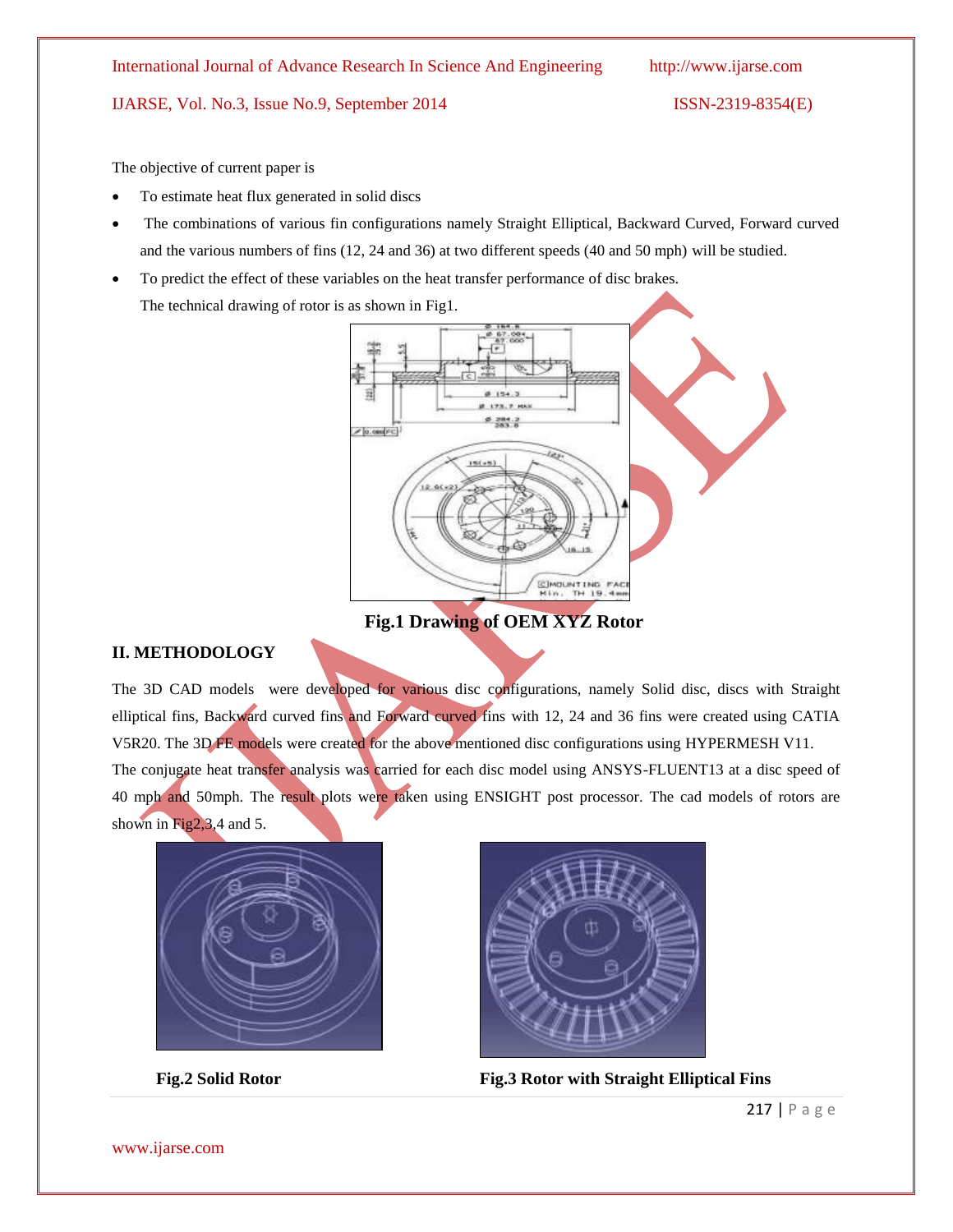



**Fig.4 Rotor with Backward Curved Fins Fig.5 Rotor with Forward Curved Fins**

# **III. PROPERTIES OF MEDIUM**

In this section the various thermal and mechanical properties of the brake material and air medium will be presented.

| <b>Cast Iron Properties</b>                  | <b>Air Properties</b>                                                         |
|----------------------------------------------|-------------------------------------------------------------------------------|
| Thermal conductivity, $k = 27-46$ w/m-K      | Heat transfer coefficient, $h = 5-25$ w/m <sup>2</sup> K (Free<br>Convection) |
| Density, $\rho = 6800 - 7800 \text{ kg/m}^3$ | $25-200$ w/m <sup>2-</sup> K (Forced Convection)                              |
| Specific heat, $c = 460$ J/Kg-K              |                                                                               |

# **Table.1 Properties of Medium**

The vehicle and brake disc specifications considered for the analysis will be tabulated.

| <b>Vehicle Specifications</b> | <b>Disc Brake Specifications</b>    |  |  |
|-------------------------------|-------------------------------------|--|--|
|                               |                                     |  |  |
| Manufacturer = $OEM$          | Brake Disc Thickness (mm): 21.9     |  |  |
| $Model = OEMXYZ$              | Brake Disc Type: Vented Disc        |  |  |
| Year of Manufacture = $1998$  | Centering Diameter (mm): 67.0       |  |  |
| Curb weight = $1600$ Kg       | <b>Fitting Position: Front Axle</b> |  |  |
|                               | Height $(mm)$ : 48.2                |  |  |
|                               | Minimum Thickness (mm): 20.0        |  |  |
|                               | Number of Holes: 5                  |  |  |
|                               | Outer Diameter (mm): 262.4          |  |  |

## **Table.2 Vehicle specifications**

# **IV. BOUNDARY CONDITIONS**

Inlet: Pressure at atmospheric condition (101325 Pa)

Outlet: Pressure at slightly above atmospheric condition (101525 Pa)

Ambient Temperature: 300 K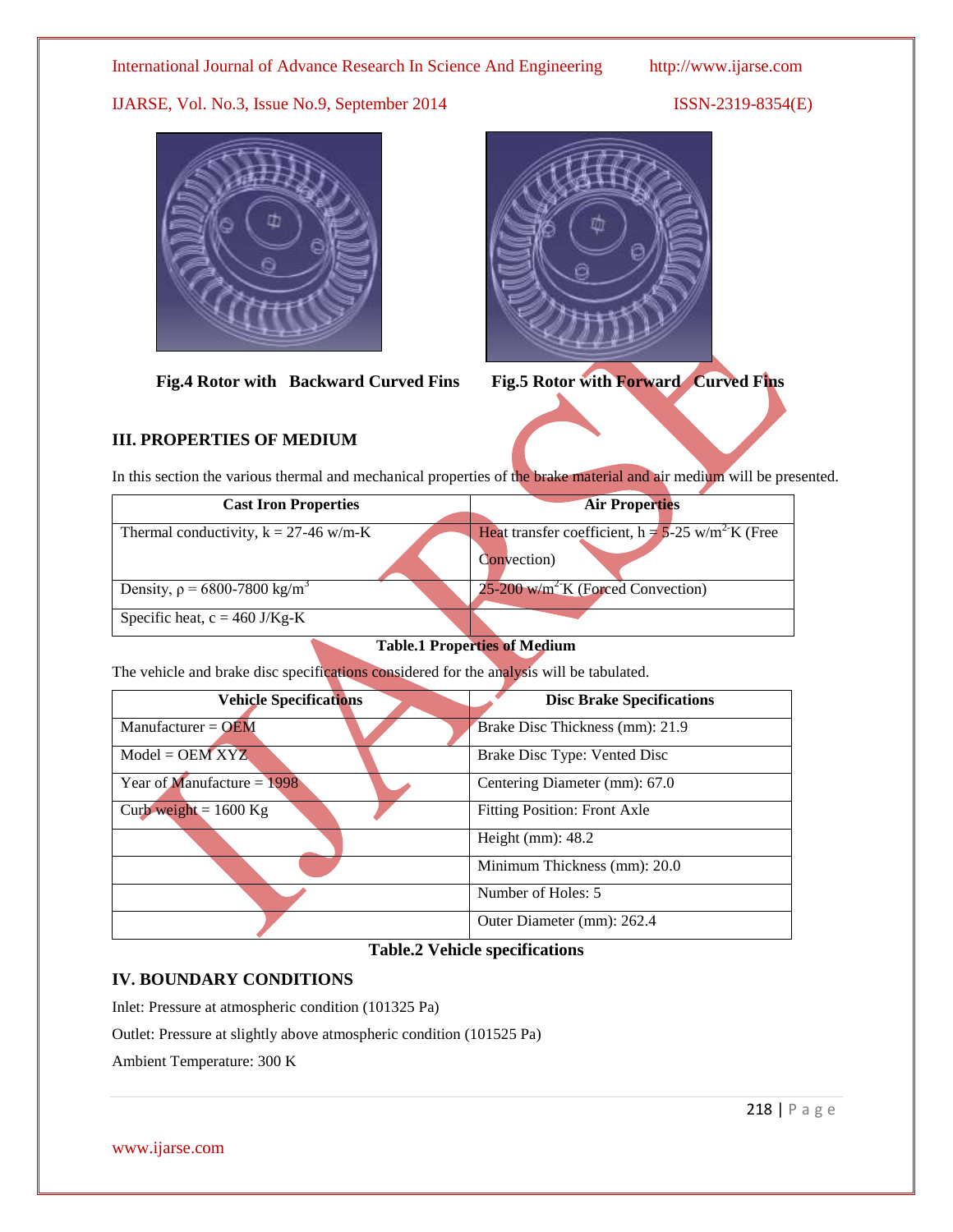## IJARSE, Vol. No.3, Issue No.9, September 2014 ISSN-2319-8354(E)

Convergence Tolerance: Default

Velocity of Rotor: 40 and 50 mph

For this problem, the model is based on the following assumptions:

- Continuum flow
- Newtonian fluid
- Steady state
- Laminar flow
- Constant properties (density, conductivity, specific heat, and viscosity
- Uniform surface heat flux
- Gravitational effect is considered.

The following commands/options were used in ANSYS-FLUENT to do the flow analysis.

- Pressure based solver
- Velocity formulation Absolute
- Gravity is applied
- Second-Order upwind scheme for flow
- Convergence checks for continuity, energy and Momentum are taken as default values (1e-6)
- Energy equation is on.
- K-e (K-epsilon) model with standard wall functions
- Coupled (Pressure-velocity coupling) solver

# **V. VARIOUS PLOTS FOR ALL GEOMETRIES**

In this Chapter, the results for 1 model of Solid disc and 3 models of discs with different fin shapes, namely Straight Elliptical fins, Backward curved fins, and Forward curved fins at different speeds, namely 40 mph and 50 mph with 12, 24 and 36 number of fins are presented.

The variation of Heat Transfer Coefficient with respect to number of fins, for various fin shapes at 40mph is shown in Fig.6



**Fig.6 Number of Fins vs. Surface Heat Transfer Coefficient**

www.ijarse.com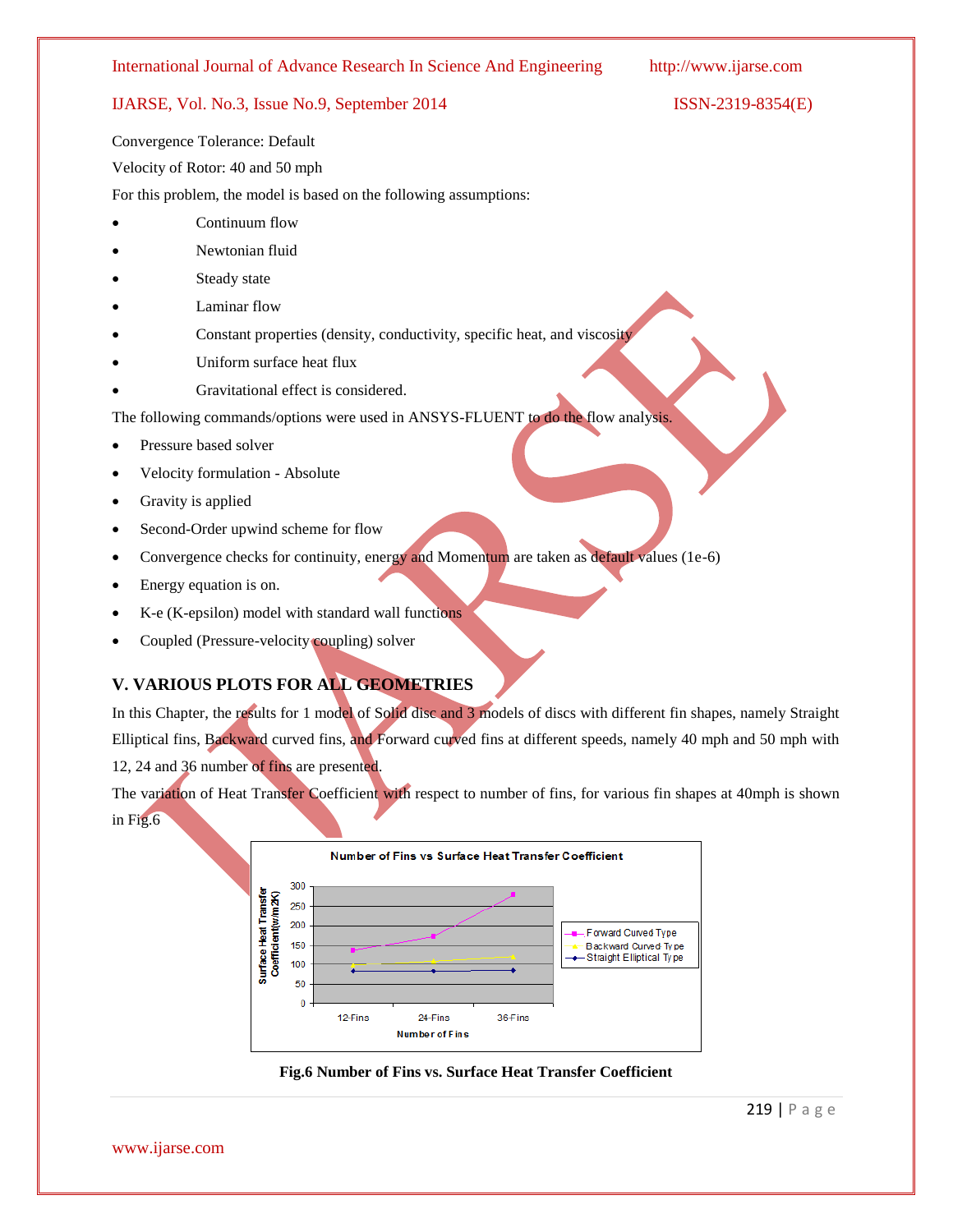From Fig.6 it is observed that the Heat Transfer Coefficient is increasing as the numbers of fins are increasing from 12 to 24 and 24 to 36. From Fig.6 it is clear that the Forward curved fins with 36 numbers of fins are having highest Heat transfer coefficient compared to the rest.

The values of Heat Transfer coefficient for Solid disc and discs with different fin shapes namely Straight elliptical fins, Backward curved fins and Forward curved fins for 12 fins, 24 fins and 36 fins at 40mph and 50 mph are shown in the Table 3.

|                            |                   | <b>Surface Heat</b> | <b>Surface Heat</b> |  |  |
|----------------------------|-------------------|---------------------|---------------------|--|--|
| Fin Shape                  | Number<br>of Fins | Transfer            | Transfer            |  |  |
|                            |                   | Coefficient         | Coefficient         |  |  |
|                            |                   | $(w/m2-K)$ at       | $(w/m2-K)$ at       |  |  |
|                            |                   | $40$ mph            | $50$ mph            |  |  |
| Solid                      |                   | 78.2                | 97.75               |  |  |
| <b>Straight Elliptical</b> | $12$ -Fins        | 82.6                | 103.25              |  |  |
| Fins                       | 24-Fins           | 83.96               | 104.95              |  |  |
|                            | 36-Fins           | 85.49               | 106.86              |  |  |
| <b>Backward</b>            | $12$ -Fins        | 97.98               | 122.48              |  |  |
| <b>Curved Fins</b>         | 24-Fins           | 108.66              | 135.83              |  |  |
|                            | $36$ -Fins        | 120.24              | 150.3               |  |  |
| <b>Forward Curved</b>      | $12$ -Fins        | 136.29              | 170.36              |  |  |
| Fins                       | $24$ -Fins        | 171.73              | 214.66              |  |  |
|                            | $36$ -Fins        | 278.2               | 347.74              |  |  |

**Table.3 Values of Heat Transfer Coefficient at 40mph and 50 mph**

The variation of Surface Nusselt Number with respect to number of fins, for various fin shapes at 40mph is shown in Fig.7



From Fig.7 it is observed that the Nusselt Number is increasing as the numbers of fins are increasing from 12 to 24 and 24 to 36. From Fig.7 it is clear that the Forward curved fins with 36 numbers of fins are having highest Nusselt Number compared to the rest.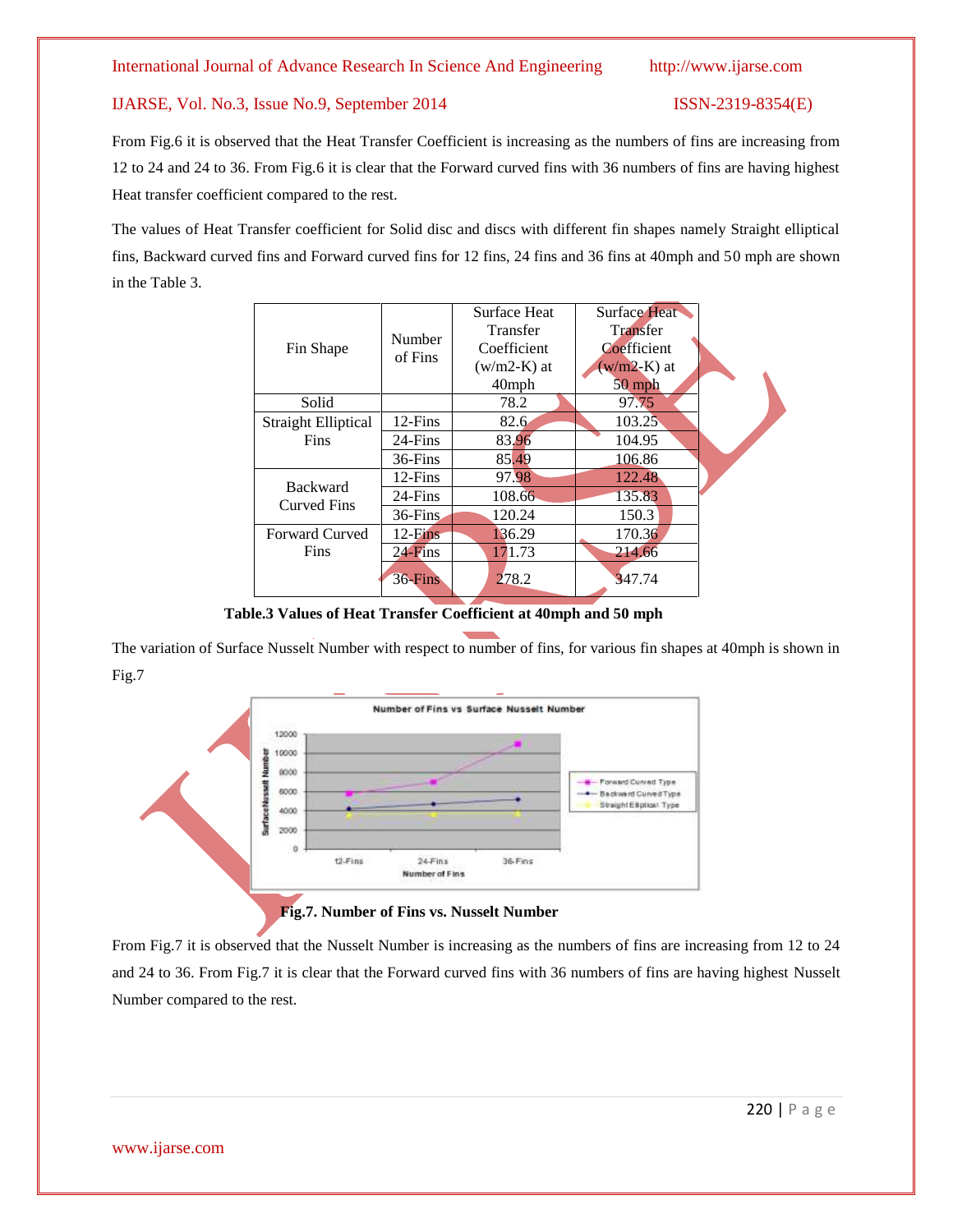### IJARSE, Vol. No.3, Issue No.9, September 2014 ISSN-2319-8354(E)

The values of Nusselt Number for Solid disc and discs with different fin shapes namely Straight elliptical fins, Backward curved fins and Forward curved fins for 12 fins, 24 fins and 36 fins at 40mph and 50 mph are shown in the Table 4

|                        | Number     | <b>Surface Nusselt</b> | <b>Surface Nusselt</b> |  |
|------------------------|------------|------------------------|------------------------|--|
|                        | of Fins    | Number at              | Number at              |  |
|                        |            | 40mph                  | $50$ mph               |  |
| Solid                  |            | 3230                   | 4038                   |  |
| Straight               | $12$ -Fins | 3620                   | 4525                   |  |
| <b>Elliptical Fins</b> | 24-Fins    | 3680                   | 4600                   |  |
|                        | 36-Fins    | 3752                   | 4690                   |  |
| <b>Backward</b>        | $12$ -Fins | 4215                   | 5269                   |  |
| <b>Curved Fins</b>     | 24-Fins    | 4712                   | 5890                   |  |
|                        | 36-Fins    | 5213                   | 6516                   |  |
| <b>Forward Curved</b>  | $12$ -Fins | 5814                   | 7268                   |  |
| <b>Fins</b>            | 24-Fins    | 7000                   | 11640                  |  |
|                        | 36-Fins    | 11000                  | 15784                  |  |

**Table.4 Values of Nusselt Number at 40mph and 50 mph**

The variation of Reynolds Number with respect to number of fins, for various fin shapes at 40mph is shown in Fig.8



**Fig.8 Number of Fins vs. Reynolds Number**

From Fig.8 it is observed that the Reynolds Number is increasing as the numbers of fins are increasing from 12 to 24 and 24 to 36. From Fig.8 it is clear that the Forward curved fins with 36 numbers of fins are having highest Reynolds Number compared to the other.

The values of Reynolds Number for Solid disc and discs with different fin shapes namely Straight elliptical fins, Backward curved fins and Forward curved fins for 12 fins, 24 fins and 36 fins at 40mph and 50 mph are shown in the Table 5

| Fin Shape                  | Number<br>of Fins | Reynolds<br>Number at<br>$40$ mph | Reynolds<br>Number at<br>$50$ mph |
|----------------------------|-------------------|-----------------------------------|-----------------------------------|
| Solid                      |                   | 1422                              | 1582                              |
| <b>Straight Elliptical</b> | 12-Fins           | 1602                              | 1730                              |
| Fins                       | 24-Fins           | 1628                              | 1742                              |
|                            | 36-Fins           | 1656                              | 1787                              |

www.ijarse.com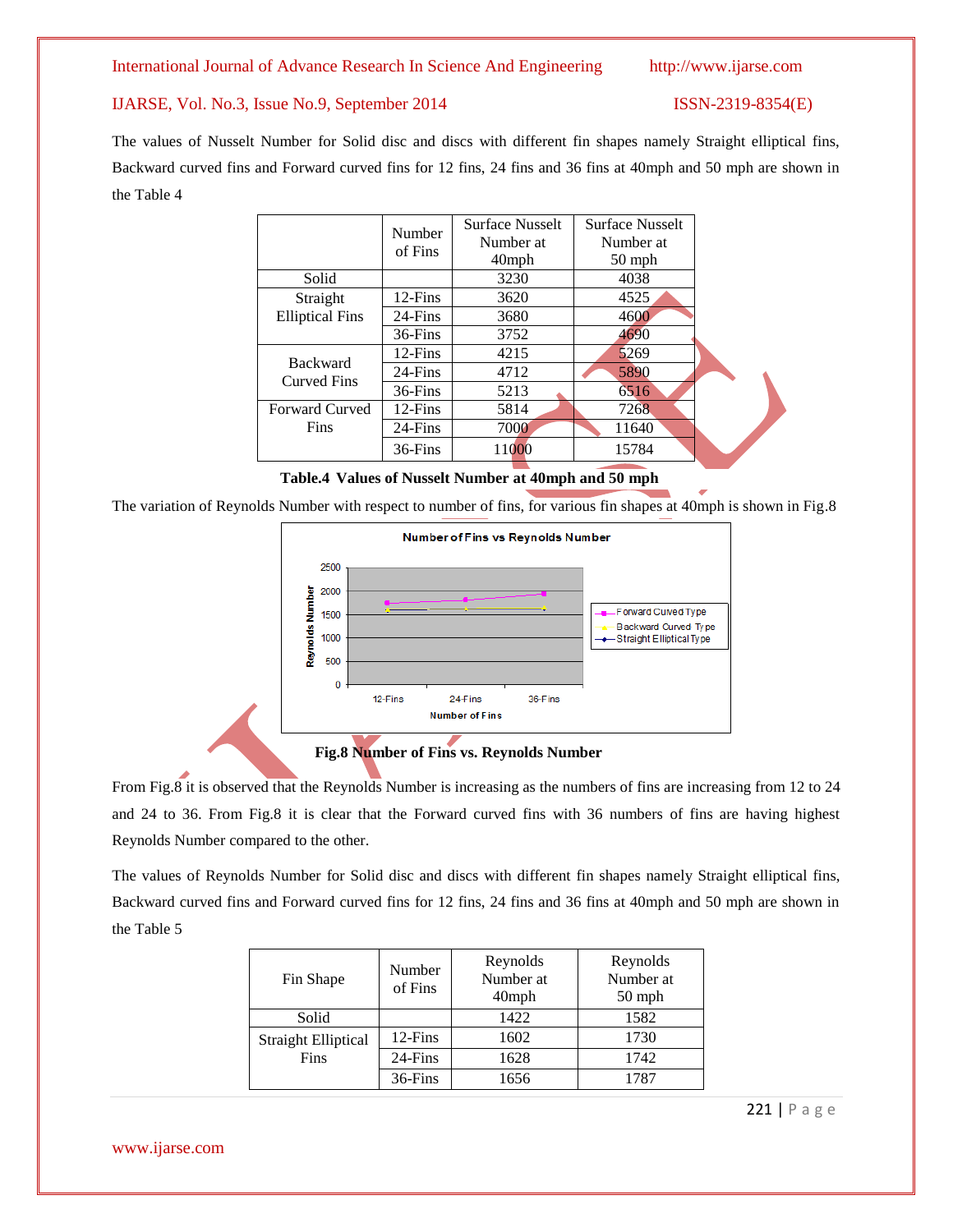## IJARSE, Vol. No.3, Issue No.9, September 2014 ISSN-2319-8354(E)

| <b>Backward Curved</b><br>Fins | $12$ -Fins | 1602 | 1826 |
|--------------------------------|------------|------|------|
|                                | 24-Fins    | 1628 | 1859 |
|                                | 36-Fins    | 1656 | 1902 |
| <b>Forward Curved</b>          | $12$ -Fins | 1739 | 1915 |
| Fins                           | 24-Fins    | 1812 | 2095 |
|                                | 36-Fins    |      | 2313 |

### **Table.5 Values of Reynolds Number at 40mph and 50 mph**

Tables 3,4 and 5 shows the results of heat transfer analysis for 1 model of Solid disc and 3 models of discs with different fin shapes, namely Straight Elliptical fins, Backward curved fins, and Forward curved fins at different speeds, namely 40 mph and 50 mph with 12, 24 and 36 number of fins.

From the tables 3,4 and 5 it is observed that as the number of fins are increased for curved rotors the heat transfer parameters like Heat transfer coefficient, Nusselt number, and Reynolds number are increasing.

It is also observed that these heat transfer parameters are changing with the change of curvature of fins. These parameters are increasing from Straight elliptical fins to Backward curved fins and Backward curved fins to Forward curved fins.

### **VI. CONCLUSION**

The following conclusions have been drawn from the analysis performed on the various fin configurations at 40 and 50 mph. The most important variables affecting thermal performance are fin numbers and curvature. From the result the disc with Forward type fins is superior in terms of heat transfer performance when compared to all other fin types, namely Solid disc, Backward curved fins and Straight elliptical fins. It is found that at 40mph and 50mph the disc with Forward curved fins is having the better heat transfer characteristics. Forward disc has the following values at 40mph with 36 numbers of fins Surface Heat Transfer Coefficient 278.2 (w/m<sup>2</sup>-K), Nusselt Number 11000, and Reynolds Number 1930.Forward disc has the following values at 50mph with 36 numbers of fins Surface Heat Transfer Coefficient 347.74 (w/m<sup>2</sup>-K), Nusselt Number 15784, and Reynolds Number 2313. From the results it is observed that as the speed of the rotor increases Reynolds number increases, Nusselt number improved and Heat transfer coefficient increased.

### **REFERENCES**

- [1]. D. A. Johnson, B. A. Sperandei, R. Gilbert, Analysis of the Flow Through Vented Automotive Brake Rotor, Journal of Fluids Engineering, ASME, Nov. 2003,Vol. 125/979
- [2]. J. H. Choi, I. Lee, Finite Element Analysis of Transient Thermo elastic Behaviors in Disk Brakes, Science Direct, Wear 257 (2004) 47-58.
- [3]. D. G. Grieve, D. C. Barton, D. A. Crolla, J. T. Buckingham, Design of a lightweight Automotive Brake Disc Using Finite Element and Taguchi Techniques, Institution of Mechanical Engineers; 1998; 212, 4; ProQuest Science Journal.